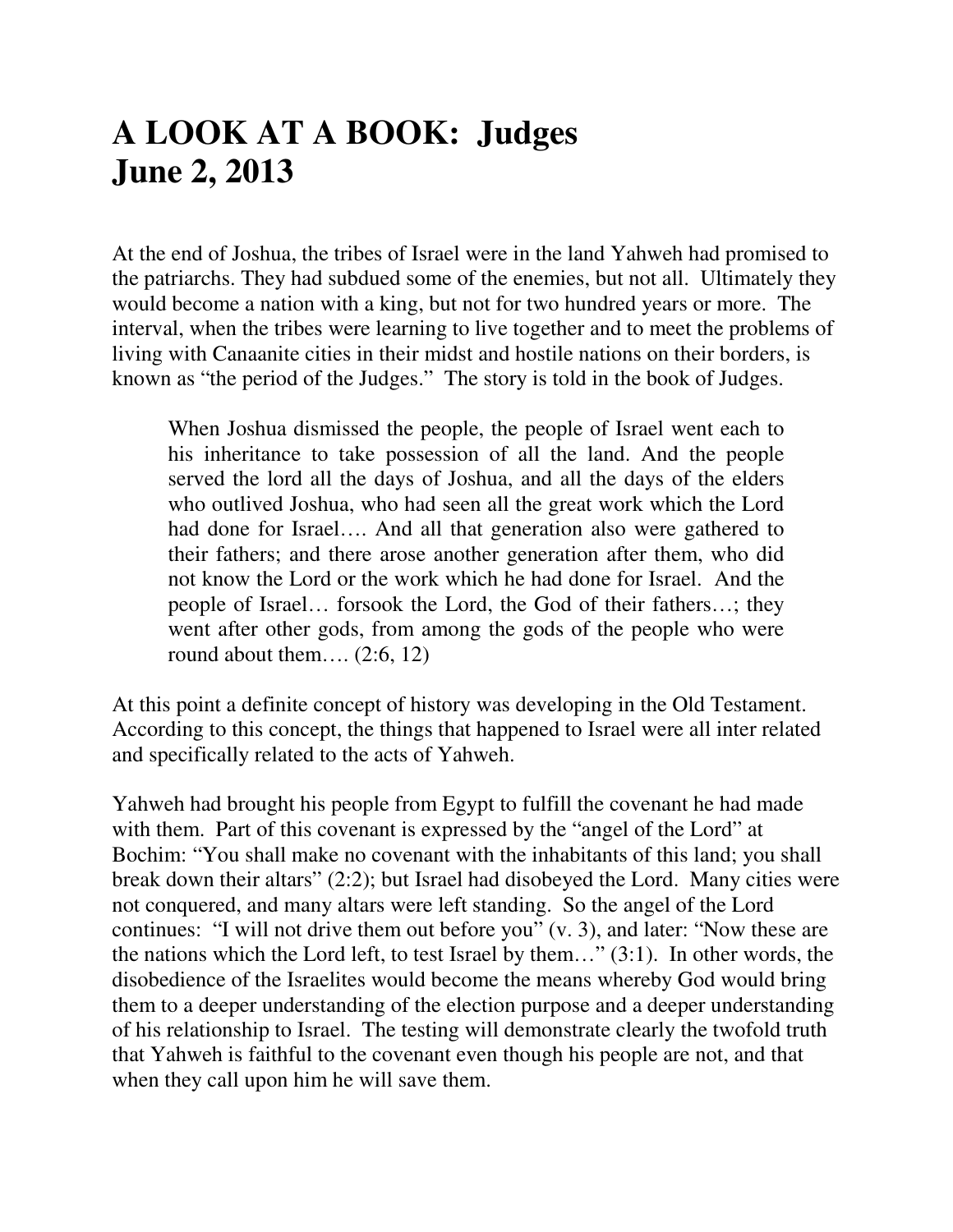What is a "Judge"? The book gets its name from the eleven or twelve persons in its pages who "judged" Israel. The term "Judge" is apt to be misleading, for these persons, except on rare occasions, are not at all like the modern concept of the judge. Normally they did not hold court, nor was their main task to hear complaints or make legal decisions. The elders or family heads usually did so in the social sphere, while priests were the final interpreters of religious law. The "Judges" here were military leaders or deliverers.

Chapter 3 furnished a useful paradigm for understanding succeeding accounts of the Judges. Here Israel dwells among the other peoples of the land, intermarries, and serves the pagan gods (vv. 5f.). This intermingling is evil in Yahweh's eyes, and his anger is kindled against t hem. He brings against them Cushan-rishathaim, king of Mesopotamia, who oppresses them (or they serve him) for eight years (vv .7f.). Then the Israelites cry to Yahweh, who raises up for them a "deliver," Othniel, brother of Caleb. "The Spirit of the Lord came upon him and he judged Israel; he went out to war, and the Lord gave Cushan-rishathaim king of Mesopotamia into his hand" (vv. 9f.). Then the land "had rest" (v. 11). The pattern established here and followed in the stories of other judges is this:

 The people "do evil" by serving other gods. Yahweh sends a nation to oppress them. The people cry to Yahweh. He raises up a deliverer. The oppressor is defeated. The people have rest.

Not all parts are mentioned each time, but in general the pattern is the same (cf. vv. 12-30; 4:1-24; 5:31b).

The "Judge," then, was a charismatic leader, raised up by Yahweh, on whom his Spirit came to empower the "Judge" to deal with a certain situation. He was not a king and did not establish a dynasty or ruling family. The Judge was the person – man or woman (for Deborah, too, was one) – selected by Yahweh to drive out the oppressor and give the land rest.

*Chronology of Judges.* The book of Judges contains numerous references to periods of time. For example, after the deliverance from Cushan-rishathaim, king of Mesopotamia (3:10), the land had "rest" for 40 years (v. 11). Then the people sinned again and were delivered into the hand of Eglon, king of Moab, for 18 years (v. 14). The Israelites cried to the Lord, who delivered them by sending Ehud and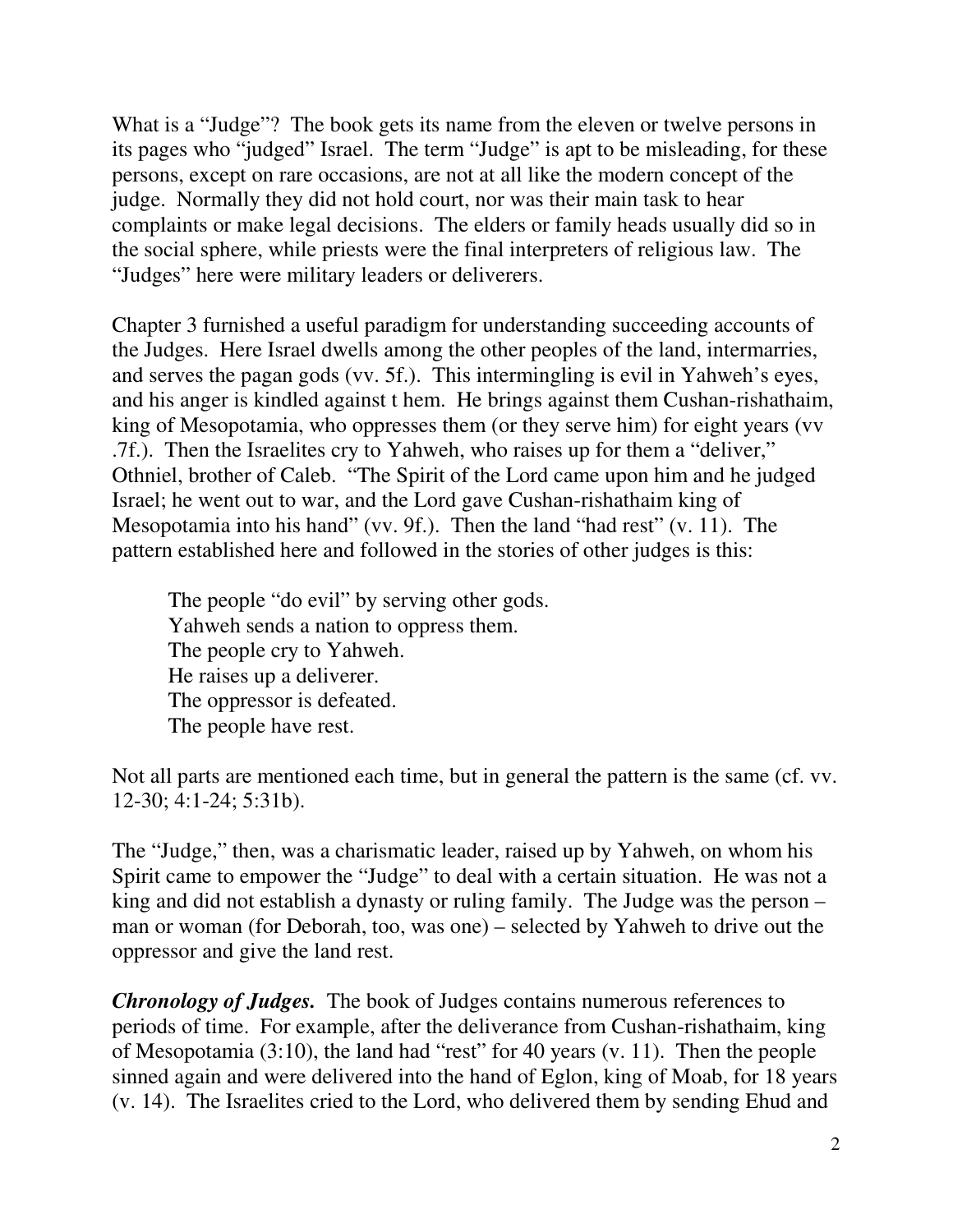the land had rest for 80 years (v. 30). Added together, the time references in Judges total 410 years.

There are serious obstacles to accepting these dates. If the entrance into Canaan took place *ca.* 1250, what is to be done with the figures in Judges? Two different approaches have been attempted. In one, the figures are taken as "round numbers," since 40, 80, and 20 occur several times. Interspersed with them, however, are others – 18, 8, 7, 3, 6 – and it would be questionable exegesis to ignore these. Moreover, even "round" numbers must mean something; 410 hardly can be reduced to about 200 and the numbers still be taken seriously.

A second approach is to look upon the various periods of oppression and the corresponding judgeships as local and overlapping. Since Israel was composed of twelve tribes, however, no one of them was able to get all the people to follow his or her leadership. At this time, the tribe was more important than the people as a whole. There was little, if any, national unity. It was not until the monarchy of David that tribal feeling began to take second place to national feeling. Even then, tribal feelings were not completely dead.

The nations that oppressed Israel were situated on various sides or in various parts of Canaan. Jabin "king of Canaan" ruled Hazor in the north; the conflict was in the Plain of Esraelon (4:2, 4) and only a few northern tribes were involved (vv. 6, 10). The Midianite attacks came from the east (6:3), and, although their raiding extended to Gaza (v. 4), the conflict took place in the valley of Jezreel (Esdraelon) and involved northern tribes (vv. 34f.). The Ammonite oppression was in Gilead in Transjordan; it then extended into central Palestine (10;8f.), but Jephthah was from Gilead (11:1), and the conflict was in Transjordan (vv. 29-33). The oppression of the Philistines, when Samson was Judge, was localized in the southwest. Thus no compelling reason exists to reject the view that the Judges were raised up to meet more or less regional situations; if so, the period of "rest" in one region could have overlapped the "oppression" in another.

*Author.* Nowhere does the book give any indication of the author. According to Jewish tradition, it was written by Samuel, but few scholars are willing to accept this.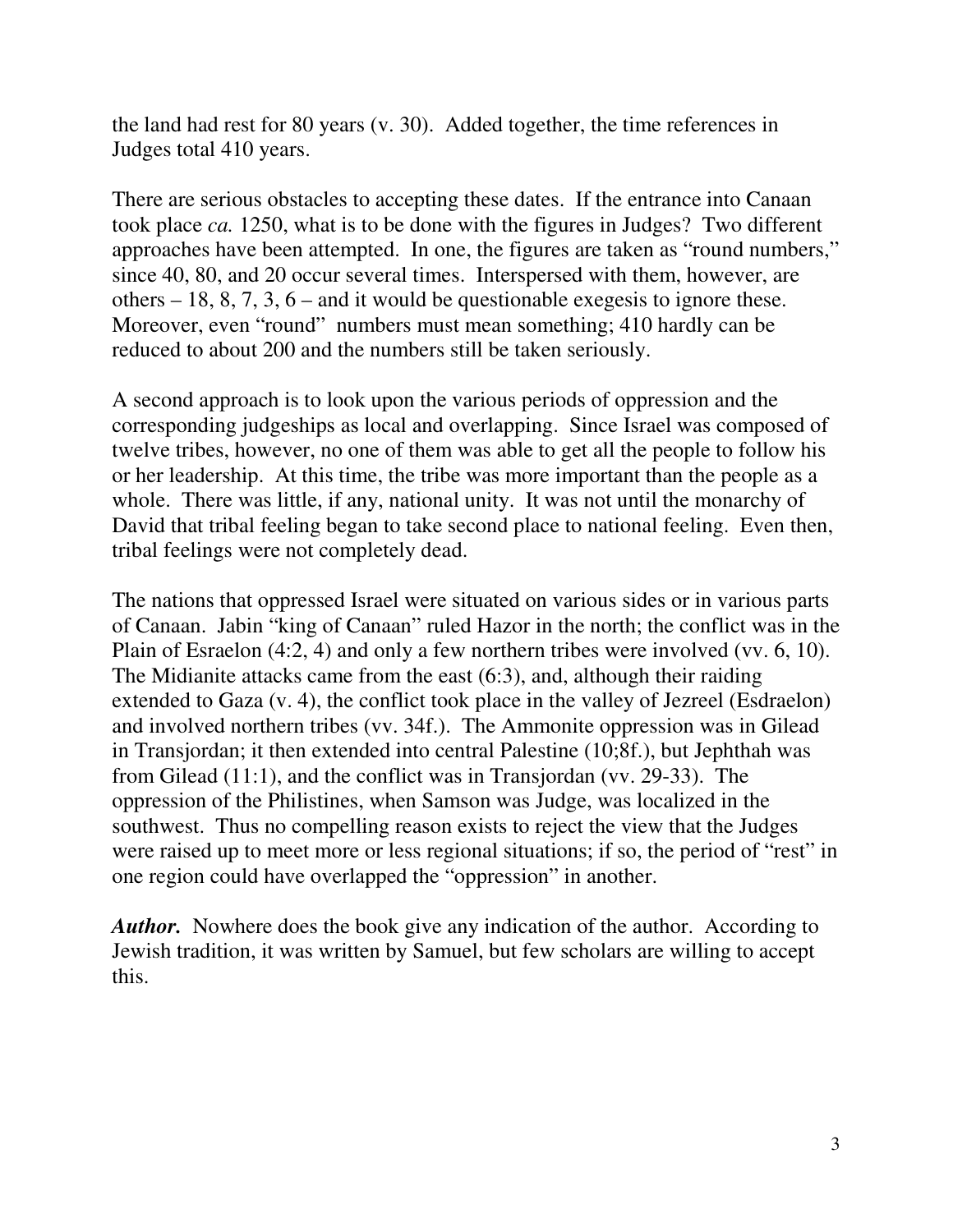## *Who Are the Judges?*

#### *Othniel* (Judges 3:7-11)

## *Ehud, the Left-Handed Benjaminite* (Judges 3:12-30)

#### *Shamgar, the Man with the Goad* (Judges 3:31)

The oppressors were the Philistines. Shamgar is said to have used an ox-goad, a sharpened stick used to prod the oxen as they plowed the fields, to kill 600 Philistines.

## *Deborah and Barak: Women's Liberation in the Twelfth Century B.C.E.* (Judges 4:1-5:31)

Deborah's role was to rally the people to fight against the enemy. Barak served as her general, but he refused to go unless she went with him. She agreed, but she told him that a woman would get the glory for winning the battle (4:6-10).

*Gideon: The Master of the Surprise Attack* (Judges 6:1-8:35) More stories are told about Gideon than about any other judge except Samson.

*Abimelech: A Nobody Who Thought He Was Somebody* (Judges 9:1-25)

*Jephthah: A Man Who Made a Foolish Vow and Kept It* (Judges 10:6-12:7) Jephthah rallied the people around him and prepared for war. Before he began the battle, he vowed that if he were successful, he would sacrifice to the Lord the first thing he saw when he returned from the battle. He was successful. When he returned, the first thing he saw was his daughter. He kept his vow, thus giving the only clear example in the Old Testament of an Israelite practicing human sacrifice to the Lord (11:29-40). Such a practice was strongly denounced by all the great prophets of Israel.

Three other minor judges – *Ibzan* (12:8-10), *Elon* (12:11-12), and *Abdon* (12:13- 15) – are mentioned before Samson is introduced.

#### *Samson: A Brilliant Failure (Judges 13:1-16:31)*

The story of Samson has been told and retold. What is to be made of a man who cavorted with Philistine women and finally let the woman who had betrayed him three times know the secret of his strength (ch. 16)?